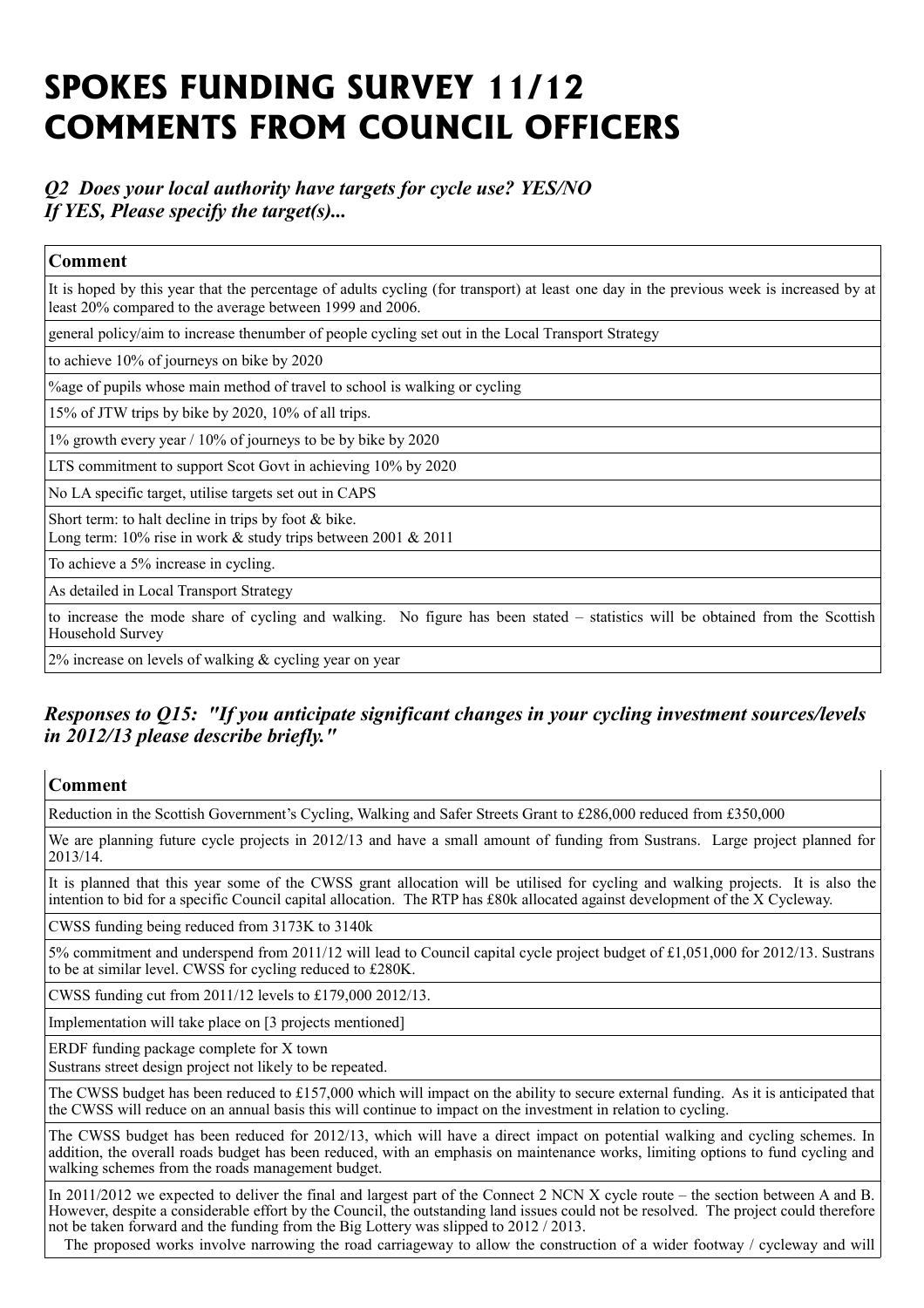require full road closures and significant temporary / diversionary signing etc. The works will be expensive because narrowing the road on the one side means that the crown / central line of the road is now in the wrong place. The road therefore needs to be resurfaced so that the crown / central line is repositioned into the middle of the 'new' road. The Roads Area Manager, who's DLO will be carrying out the works, has allocated £275,000 of his roads budget for this purpose. The RTP has awarded the Council £125,000 for cycling projects this year, £75,000 of which will be going to this project. Finally, SUSTRANS has also awarded us a further £100,000 for this project. Taking into account the Big Lottery funding, this gives us a pot of funding of £906,000 in 2012 / 2013 for this project alone.

 The good news is that work on this project has already begun. It is anticipated that it will be complete by the end of September – weather permitting.

European Funding for A-B Shared Access Route – Approximately 500k

In 2011/12 we were unsuccessful with all our SUSTRANS bids. In 2012/13 we have been successful and consequently will be implementing significantly more this year than last.

Due to the reduction in our CWSS allocation, any reduction in spend is potentially doubled, due to any match funding source reducing its contribution by the same amount

#### **SUMMARY OF Q15 REPLIES**

**Brief summary of topics mentioned in at least 2 responses** – in order of number of mentions [first 2 are the most frequent]

- (7) Big cut in government CWSS funding expected in 12/13
- (5) Sustrans funding has been approved or bid for
- (3) Bidding for council non-CWSS capital funding
- (3) Some big cycling projects anticipated
- (3) Money expected from RTP
- (2) Match-funding will be harder to achieve since CWSS cut
- (2) Bidding for funding from other sources, lottery and ERDF

## *Responses to Q16: "Give any comments on funding methods for cycle project capital expenditure. Consider small/medium/large cycle projects and integrated cycle/public transport projects. What changes would overcome the problems?"*

#### **Comment**

As stated in the past, with Council resources being targeted at maintaining the existing road network, it is direct funding from the Scottish Government for Cycle or Cycle/Walk projects that is of utmost importance as it allows the development and implementation of such infrastructure.

There are many areas within the local authority where cycling can be enjoyed by the enthusiast on scenic country roads. There is not always the need for specific capital project expenditure within towns although it can be seen that CWSS encourages cycle use , as well as facilities provided on coastal routes/ cycle links.

Cycling and sustainable travel are now becoming integrated into our policy and strategy documents e.g. The Local Development Plan and the revision of the Economic Development Action Plan. Continued reference to cycling and walking at this level will hopefully encourage more funding from within the Council and higher priority given to cyclist and pedestrian provision as part of other capital works or developments.

More funding!

The Scottish Government's Cycle Action Plan sets ambitious targets for future cycle use but says very little about funding. Without substantial, ring-fenced funds it is unlikely that these targets will be met. There needs to be sustained, long-term investment in the provision of cycle facilities in order to encourage modal shift as has been the case in Denmark over recent decades.

CWSS ring fencing is vital; it provides core funds to lever external monies and increasing this fund would provide the greatest benefit. (NB We are grateful to Spokes for campaigning vigorously to protect these funds). Sustrans are effective fund managers and their 3 year deal is most welcome – however, it is not ideal that their announcement on bid success is made after several months of the year have elapsed and physical works consequently are carried out when the weather isn't favorable. There may also be a tendency to attempt to spread funds on a geographical basis rather than purely on merit. Obviously it would help if the government were to commit to longer term security for CWSS and Sustrans budgets

Some good numbers on spend from non-transport this year, thanks to X project and a particularly good year for non-urban network development. Happy to discuss/provide further details as required

Programming long term projects given short term funding commitments (somewhat alleviated by Sustrans commitments to multi year bids for Community Links) – Also needs long term commitment for CWSS funding. A bigger problem is public buy-in into cycleway schemes – more buy-in = more demand = more political pressure = more funding.

There is less money available so inevitably there is greater pressure to deliver more for the funding you are given, a standardised cost/benefit analysis may help justify cycling projects in this climate. It is still as difficult to conceive, design, consult on and construct anything more than a small scheme within the financial year, however funding is generally allocated on a yearly basis. The SCSP and Connect2 projects have allowed an escape from this and hopefully, when complete, will prove successful enough to help move funding models towards long term planning.